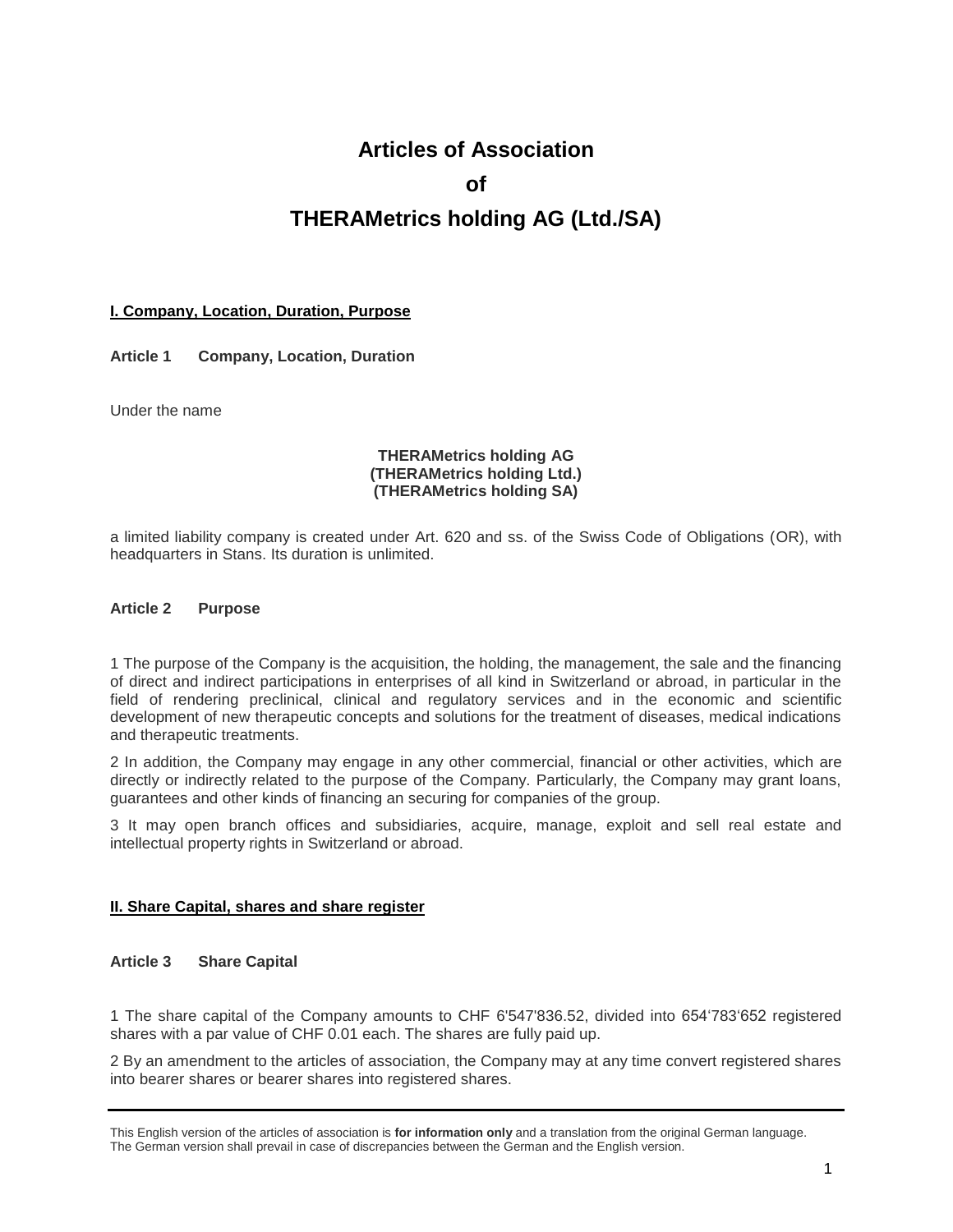## **Article 3a Authorized share capital**

Deleted due to time lapse.

## **Article 3b Conditional share capital**

1 The share capital of the Company may be increased by the issuance of up to 9'219'491 registered shares to be fully paid up, each with a par value of CHF 0.01 to the nominal value of CHF 92'194.91 through the exercising of options granted to employees, members of the Board of Directors and consultants of the Company or its subsidiaries. Rights of pre-emption and subscription rights of shareholders are ruled out. Option rights for employees, members of the board of directors and consultants are issued by the Company. The option terms, such as the issue price of the shares, date of dividend entitlement and the Board in the context of regulations will set out type of investment. The acquisition of registered shares through the exercising of option rights and the subsequent transfer of registered shares will be subject to the registration restrictions of Article 5 of the Articles of Association.

2 The Company's share capital may be increased by the issuance of up to 292'000'000 registered shares to be fully paid up, each with a par value of CHF 0.01 to a nominal value of CHF 2'920'000 by the exercising of conversion or option rights granted to entitled parties in association with bonds and similar financial instruments of the company or its subsidiaries, or option rights granted to existing and/or new shareholders in connection with capital increases. Subscription rights of shareholders are ruled out. The Board of Directors shall determine the conversion and option terms, the issue price and the date of dividend entitlement. The Board of Directors is authorized to limit or cancel the pre-emptive rights of existing shareholders in the event of: (1) The financing or refinancing of the acquisition of businesses, company divisions or holdings or new investment projects of the Company, (2) the financing or refinancing of the Company or its subsidiaries, (3) the issuance of convertibles and/or option bonds for the purpose of placement on national or international capital markets for the strategic diversification of the investor base including placement with one or more strategic partners or (4) for purposes of the underwriting of such bonds and other financial instruments by one or more banks with subsequent public offer. If the preemptive right is ruled out and not even granted indirectly, (i) Convertibles or option bonds are to be distributed on market terms and (ii) the time limit for the exercising of conversion and/or option rights set at a maximum of 10 years from the date of the relevant issue. Option rights granted to existing and/or new shareholders in connection with capital increases have a time limit for exercising of up to 5 years. The acquisition of registered shares by the exercising of conversion or option rights and the subsequent transfer of registered shares are subject to the registration restrictions of article 5 of the Articles of Association.

#### **Article 3c Authorized share capital II**

1 The Board of Directors is authorized, at any time until 18 June 2016, to increase the share capital by a maximum amount of CHF 1'980'000 by issuing up to 198'000'000 registered shares to be fully paid up with a par value of CHF 0.01 each. An increase in partial amounts is permitted. Furthermore, within the limits of Article 659 and ss. of the Swiss Code of Obligations, an increase by original subscription of shares by the Company for the purpose of subsequent offers to shareholders or third parties or distribution among them is permitted. The new registered shares, after their acquisition, will be subject to restrictions on entry into the share register as set out in Article 5 of the articles of association. The Board of Directors will determine the appropriate issue price, the date of dividend entitlement and the type of investment. The Board of Directors may issue new shares by means of underwriting or in any other manner by one or more banks and subsequent offer to shareholders or third parties. The Board may forfeit unexercised

This English version of the articles of association is **for information only** and a translation from the original German language. The German version shall prevail in case of discrepancies between the German and the English version.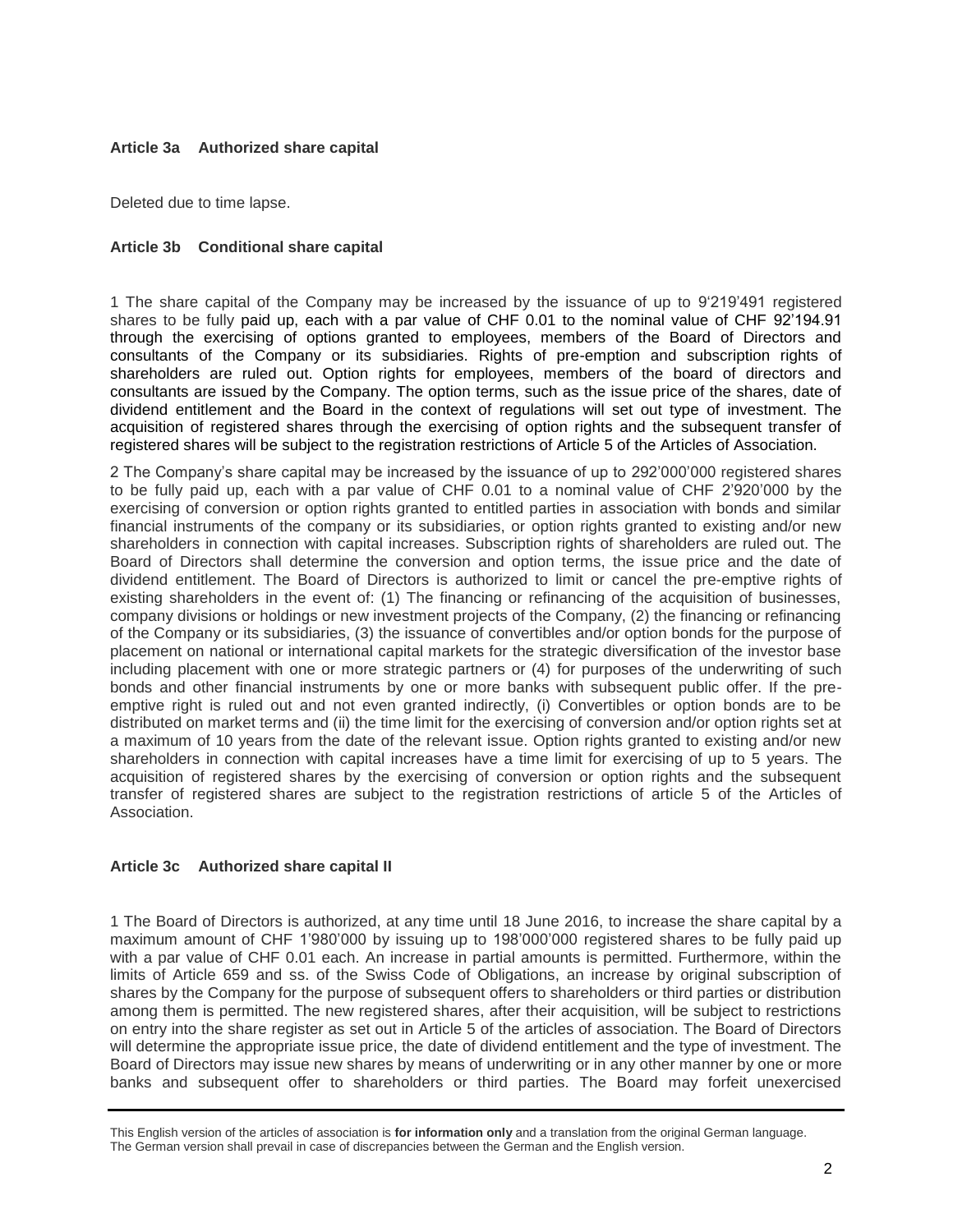subscription rights, or it can distribute these and shares for which subscription rights have been granted but not exercised under market conditions or otherwise use them for the benefit of the company.

2 The Board of Directors is entitled to restrict or cancel the subscription rights of shareholders and third parties, or the Company, in the event of the use of shares: (1) for the acquisition of businesses or company divisions or holdings or for new investment projects or in the event of share placement for the financing or refinancing of such transactions, (2) for the purpose of expanding the shareholder base by individuals or legal entities having a direct or indirect association with the diseases (especially as patients or as relatives and friends of patients) or who are professionally involved either directly or indirectly with the disease (in particular producers of drugs, scientists, research institutions, universities, patient and donation organizations or hospitals), for which the Company or any of its subsidiaries invents, researches, develops, offers or sells new approaches or treatment solutions; (3) for purposes of the participation of strategic partners, or for purposes of expanding the shareholder base in certain investor markets or in the context of the listing, trade licensing or registration of the shares on domestic or foreign stock exchanges, (4) for the participation of employees, members of the Board of Directors and consultants of the Company or its subsidiaries in accordance with one or more regulations adopted by the Board, (5) in connection with an offering of securities in order to cover the green shoe option (surplus allocation option) granted to one or more banks, (6) for raising capital in a fast and flexible manner, which would hardly be achieved without the exclusion of the statutory subscription rights of the existing shareholders, or (7) for other valid grounds in the sense of Article 652b para. 2 Swiss Code of Obligations.

## **Article 3d Conditional share capital II**

The share capital of the Company may be increased by the issuance of up to 25'000'000 registered shares to be fully paid up, each with a par value of CHF 0.01 to the nominal value of CHF 250'000 through the exercising of options granted to members of the Board of Directors and the Executive Committee of the Company and its subsidiaries and/or Group companies. Rights of pre-emption and subscription rights of shareholders are ruled out. Option rights for members of the Board of Directors and the Executive Committee are issued by the Company. The Company shall issue the option rights to the Board of Directors and the Executive Committee. The terms and conditions of the options, such as the issue price of the shares, date of dividend entitlement and type of contribution shall be set out the regulations and or stock option plans. The acquisition of registered shares through the exercising of option rights and the subsequent transfer of registered shares will be subject to the registration restrictions of Article 5 of the Articles of Association.

## **Article 3e Authorized share capital**

1 The Board of Directors is authorized, at any time until 12 May 2017, to increase the share capital by a maximum amount of CHF 1'220'000 by issuing up to 122'000'000 registered shares to be fully paid up with a par value of CHF 0.01 each. An increase in partial amounts is permitted. Furthermore, within the limits of Article 659 and ss. of the Swiss Code of Obligations, an increase by original subscription of shares by the Company for the purpose of subsequent offers to shareholders or third parties or distribution among them is permitted. The new registered shares, after their acquisition, will be subject to restrictions on entry into the share register as set out in Article 5 of the articles of association. The Board of Directors will determine the appropriate issue price, the date of dividend entitlement and the type of investment. The Board of Directors may issue new shares by means of underwriting or in any other manner by one or more banks and subsequent offer to shareholders or third parties. The Board may forfeit unexercised subscription rights, or it can distribute these and shares for which subscription rights have been granted but not exercised under market conditions or otherwise use them for the benefit of the company.

This English version of the articles of association is **for information only** and a translation from the original German language. The German version shall prevail in case of discrepancies between the German and the English version.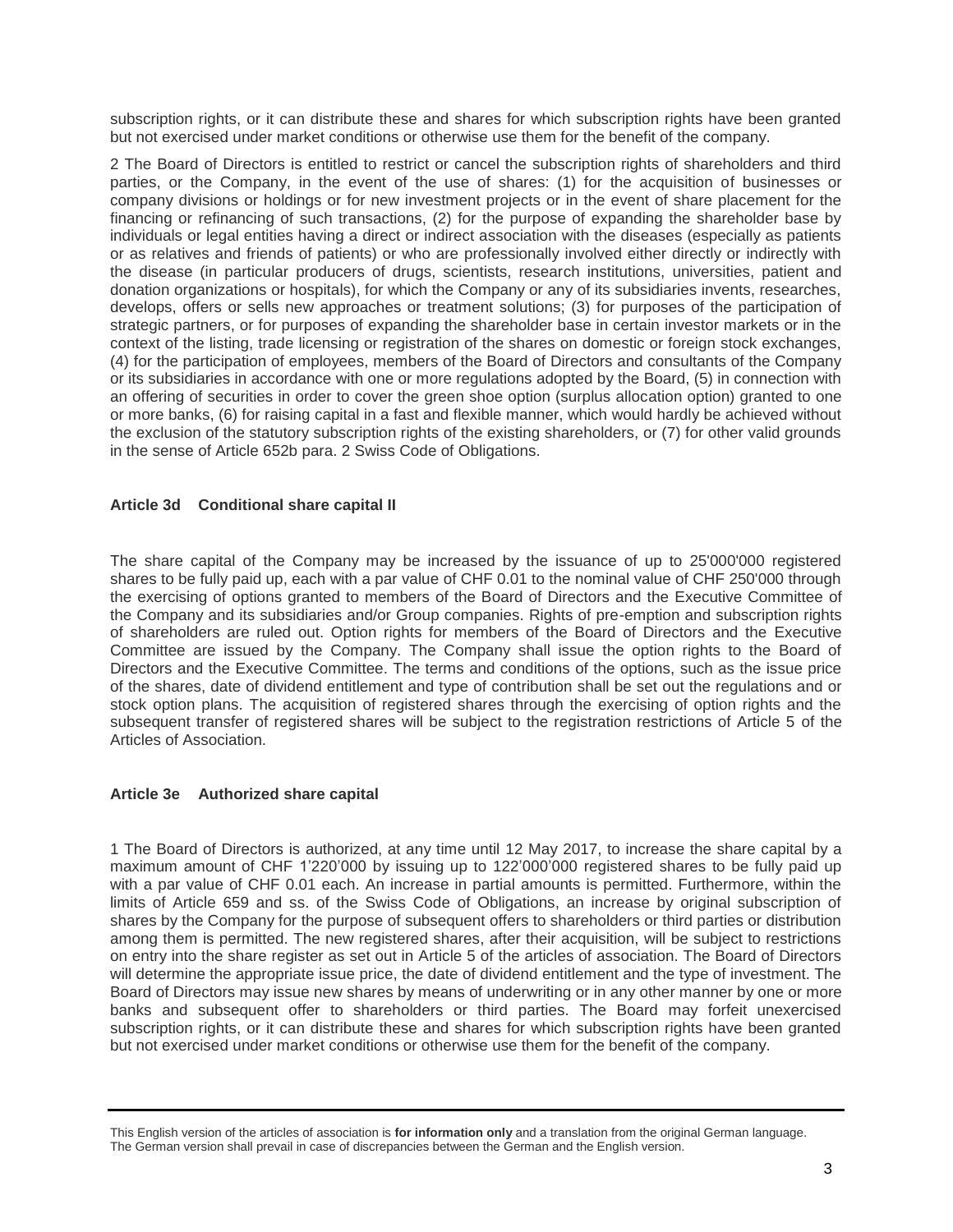2 The Board of Directors is entitled to restrict or cancel the subscription rights of shareholders and third parties, or the Company, in the event of the use of shares: (1) for the acquisition of businesses or company divisions or holdings or for new investment projects or in the event of share placement for the financing or refinancing of such transactions, (2) for the purpose of expanding the shareholder base by individuals or legal entities having a direct or indirect association with the diseases (especially as patients or as relatives and friends of patients) or who are professionally involved either directly or indirectly with the disease (in particular producers of drugs, scientists, research institutions, universities, patient and donation organizations or hospitals), for which the Company or any of its subsidiaries invents, researches, develops, offers or sells new approaches or treatment solutions; (3) for purposes of the participation of strategic partners, or for purposes of expanding the shareholder base in certain investor markets or in the context of the listing, trade licensing or registration of the shares on domestic or foreign stock exchanges, (4) for the participation of employees, members of the Board of Directors and consultants of the Company or its subsidiaries in accordance with one or more regulations adopted by the Board, (5) in connection with an offering of securities in order to cover the green shoe option (surplus allocation option) granted to one or more banks, (6) for raising capital in a fast and flexible manner, which would hardly be achieved without the exclusion of the statutory subscription rights of the existing shareholders, or (7) for other valid grounds in the sense of Article 652b para. 2 Swiss Code of Obligations.

## **Article 4 Form of shares**

1 The Company's registered shares will be issued and managed subject to paragraphs 3 and 5 as as book-entry securities.

2 Regulations on book-entry securities, including the provision of collateral are subject to the law on book entry securities. If book-entry securities are transferred by assignment, this is subject to notification of the Company in order to be valid.

3 The Company may withdraw shares managed as book-entry securities from the custody system.

4 The shareholder may, if he is registered in the stock book, at any time request the Company to issue a certificate of his registered shares.

5 The shareholder has no right to print and deliver certificates or conversions of registered shares issued in a specific form in another form. The Company may however at any time issue certificates (individual documents and certificates or global certificates) or convert book-entry securities or certificates into a different form and cancel issued certificates delivered to it.

#### **Article 5 Share register, Registration Restrictions, Nominees**

1 For the registered shares a share register is kept, in which the surname and first name of holders and beneficiaries are entered (for legal entities, the company name), together with address and nationality (for legal entities the registered office). Should a person entered in the share register change their address, they must inform the Company. Where this has not been done, all written communications are valid if made to the address entered in the share register. In relation to the Company, only the person or entity entered in the share register is recognized as a shareholder or beneficiary.

2 Purchasers of registered shares will be entered into the share register with voting rights if they explicitly declare that they have acquired these registered shares in their own name and on their own account. If the purchaser is not willing to make such a declaration, the Board of Directors may refuse registration with voting rights.

3 The registration restriction set out in paragraph 2 shall also apply to shares subscribed or acquired through the exercising of a derivative subscription, option or conversion right.

This English version of the articles of association is **for information only** and a translation from the original German language. The German version shall prevail in case of discrepancies between the German and the English version.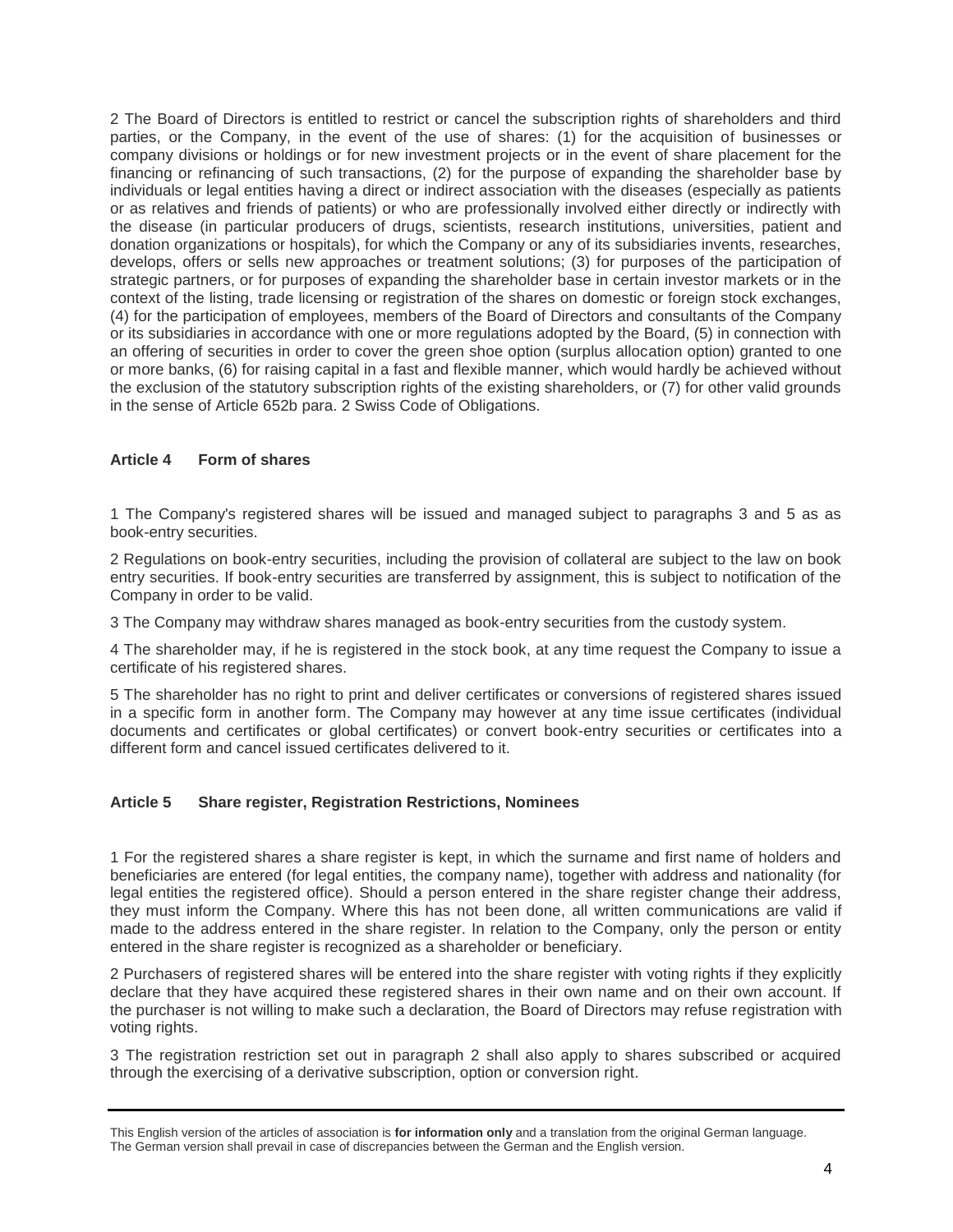4 The Board of Directors may, after hearing the registered shareholder or nominee, where appropriate, remove entries from the share register with retroactive effect to the date of registration if the registration was made on the basis of false information or in the event of a breach of the agreement between the company and the nominee. The party concerned must be informed immediately of the cancellation.

5 The Board of Directors establishes the principles relating to registration of nominees and adopts the provisions necessary for compliance with the above regulations. Nominees in the sense of this provision are considered to be persons who do not expressly declare in the application for registration that they have acquired the shares for their own account, and with whom the Company has concluded a corresponding agreement.

6 The Board of Directors announces in the invitation to the General Meeting the closing date for entry in the share register for participation and voting rights.

## **Article 6 Public takeover bid**

A purchaser of shares in the Company is not obliged to make a public purchase offer in accordance with the provisions of Article 32 of the Federal Act on Stock Exchanges and Securities Trading (Stock Exchange Act).

## **III. Company organization**

**Article 7 Organs**

The organs of the company are as follows:

- A. Annual General Meeting
- B. Board of Directors
- C. Auditors
- **A. General Meeting**

**Article 8 Powers**

The supreme organ of the company is the General Assembly. It shall have the inalienable powers decreed by law.

#### **Article 9 Ordinary and Extraordinary General Meetings**

1 The Annual General Meeting takes place within six months after the close of the financial year.

2 Extraordinary General Meetings take place when the Board of Directors or the Auditors deem this to be appropriate, or as decided by a general meeting. In addition, shareholders representing at least 10 percent of the share capital, may jointly request the calling of an extraordinary general meeting, in writing specifying the items to be discussed, and the proposal, and in the case of elections, the name of the proposed candidate.

This English version of the articles of association is **for information only** and a translation from the original German language. The German version shall prevail in case of discrepancies between the German and the English version.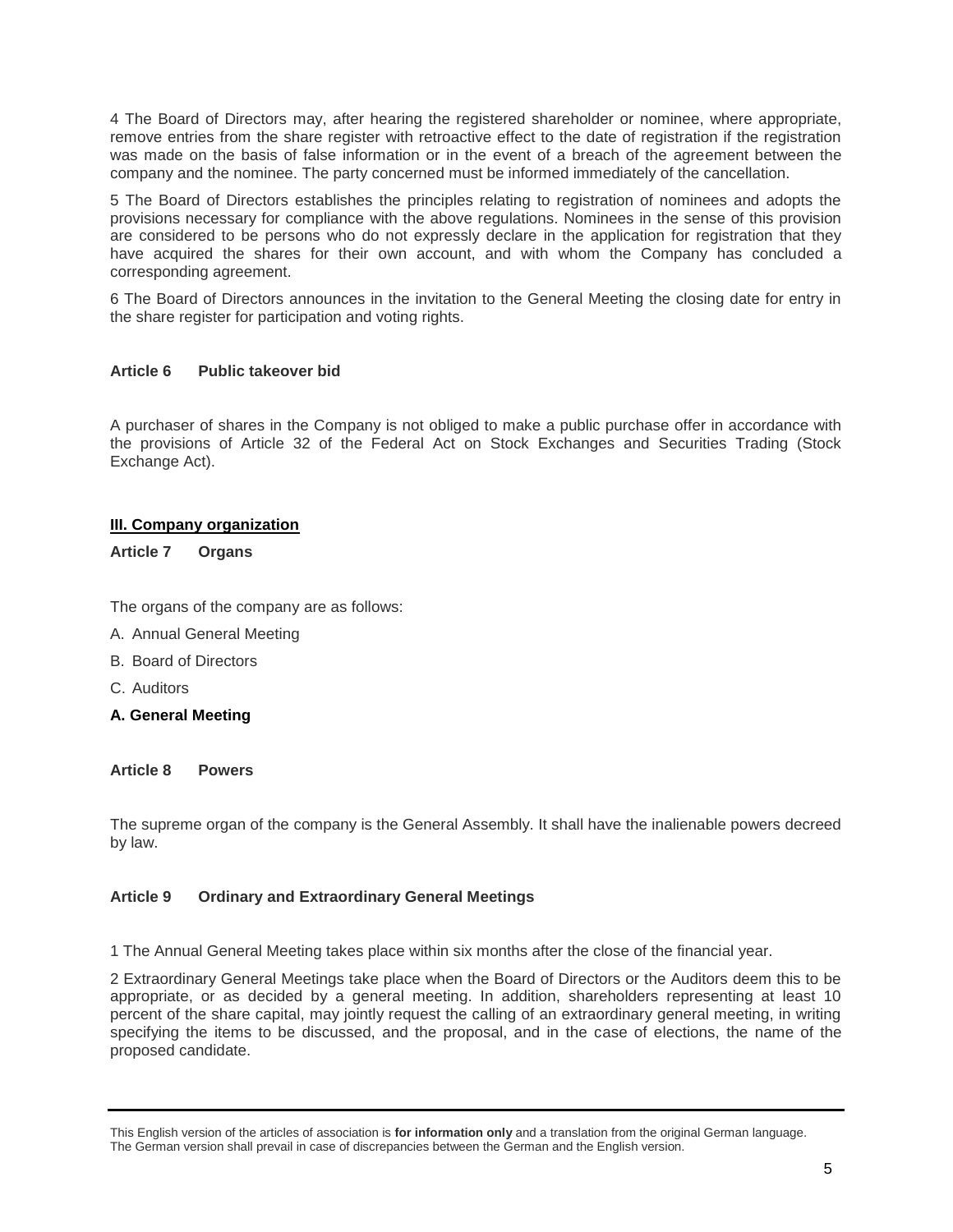## **Article 10 Convocation**

1 The General Assembly is convened by the Board of Directors or by the organs and people designated by law.

2 The meeting is called by a single announcement in the Swiss Commercial Gazette. Registered shareholders may in addition be informed in writing. In the convocation, the agenda as well as the proposals of the Board of Directors and the shareholders who requested a General Meeting or the listing of an item on the agenda are to be announced.

3 At least twenty days before the Annual General Meeting, the Annual Report and the Audit Report are to be presented at the company's head office for inspection by the shareholders. This must be mentioned in the convocation.

4 The owners or representatives of all shares may, if no objection is raised, hold a general meeting without compliance with the prescribed formalities for convening (Shareholders' Meeting). This meeting can validly discuss and decide upon any matters within the remit of the General Assembly provided that the holders or representatives of all the shares are present.

## **Article 11 Agenda**

1 Shareholders representing either alone or together shares with a nominal value of at least CHF 1,000,000 or at least 10 percent of the share capital may request the inclusion of an agenda item. The inclusion of the agenda item must be applied for in writing to the Board of Directors at least 45 days before the meeting and shall specify the agenda item and the shareholders' proposals.

2 The General Meeting cannot take any decisions regarding applications for items not duly announced; exceptions to this are applications for the convening of an extraordinary general meeting or the conducting of a special audit.

3 Requests for items to be included on the agenda and for discussion without the taking of a decision do not require prior notice.

#### **Article 12 Chair of the General Assembly, Representatives, Vote Counters, Minutes**

1 The Chairman of the Board of Directors shall preside at the General Meeting, and in his absence the Vice-Chairman of the Board of Directors. If he too is absent, the Chairman is elected by the General Assembly.

2 The chairman has all the powers and authority necessary for the proper conducting of the General Assembly.

3 The Chairman appoints a recording secretary and scrutinizer, who need not be shareholders.

4 The Board of Directors is responsible for the keeping of the minutes, which are to be signed by the chairman and the secretary. The minutes shall give information about decisions and elections and to declarations made on record by the shareholders.

#### **Article 13 Voting rights, Representation**

1 Each share registered as a share with voting rights in the share register gives entitlement to one vote.

This English version of the articles of association is **for information only** and a translation from the original German language. The German version shall prevail in case of discrepancies between the German and the English version.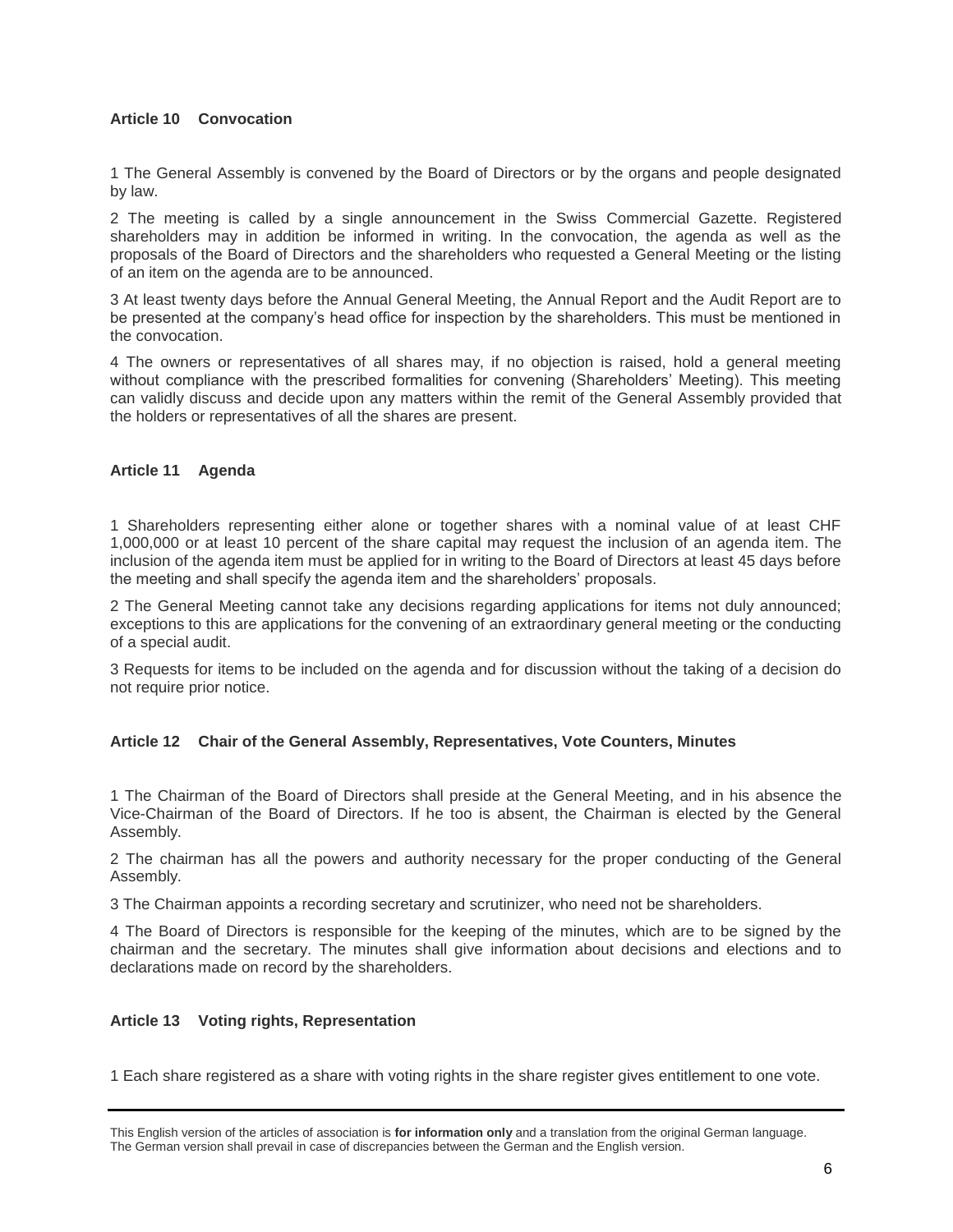2 A shareholder may only be represented at the General Meeting by his legal representative, who does not have to be a shareholder, another shareholder with voting rights or the voting proxy. All shares held by a shareholder shall be represented by only one person.

3 The Board of Directors may issue the procedural rules regarding admission to the general meeting, representation and the recognition of proxies as well as the grant of proxies and instructions by electronic means.

4 The General Meeting elects the Independent Proxy annually. The term of office ends with the conclusion of the next ordinary General Meeting. Re-election is possible.

5 If the Company does not have an Independent Proxy, the Board of Directors shall appoint the Independent Proxy for the next Shareholders' Meeting.

## **Article 14 Decisions, Elections**

1 The General Meeting forms a quorum regardless of the number of shareholders present or the shares represented.

2 The General Meeting shall pass its resolutions and carry out its elections with an absolute majority of the votes cast, excluding abstentions, blank and invalid votes, provided that the law or the articles of association contain no provisions to the contrary. In case of elections, if an election is not made in the firstround of voting and if more than one candidate is available, a relative majority is sufficient in the second round.

3 The chairman has no casting vote.

4 Decisions are taken by open vote in the General Meeting, unless the General Meeting approves a written vote or the Chairman orders such. Voting can also be carried out electronically on the orders of the Chairman. The Chairman may have an open vote repeated at any time by a written or electronic ballot, where, in his opinion, there are doubts about the vote. In this case, the previous vote is considered not to have occurred.

#### **Article 15 Important decisions**

1 A decision by the General Meeting consolidating at least two thirds of the votes represented and an absolute majority of the share par values represented is required for:

- 1. A change in the corporate purpose;
- 2. The introduction and abolition of voting shares;
- 3. Restrictions on the transferability of registered shares;
- 4. Authorized or conditional capital increase;
- 5. Capital increase from equity for investment in kind or for the purpose of acquisition of assets and the granting of special privileges;
- 6. The restriction or abolition of subscription rights;
- 7. The transfer of the headquarters of the company;
- 8. Facilitating or waiver of restrictions on transferability of registered shares;
- 9. The dissolution of the Company.

2 Decisions on mergers, divisions and transformations shall be governed by the provisions of merger law.

This English version of the articles of association is **for information only** and a translation from the original German language. The German version shall prevail in case of discrepancies between the German and the English version.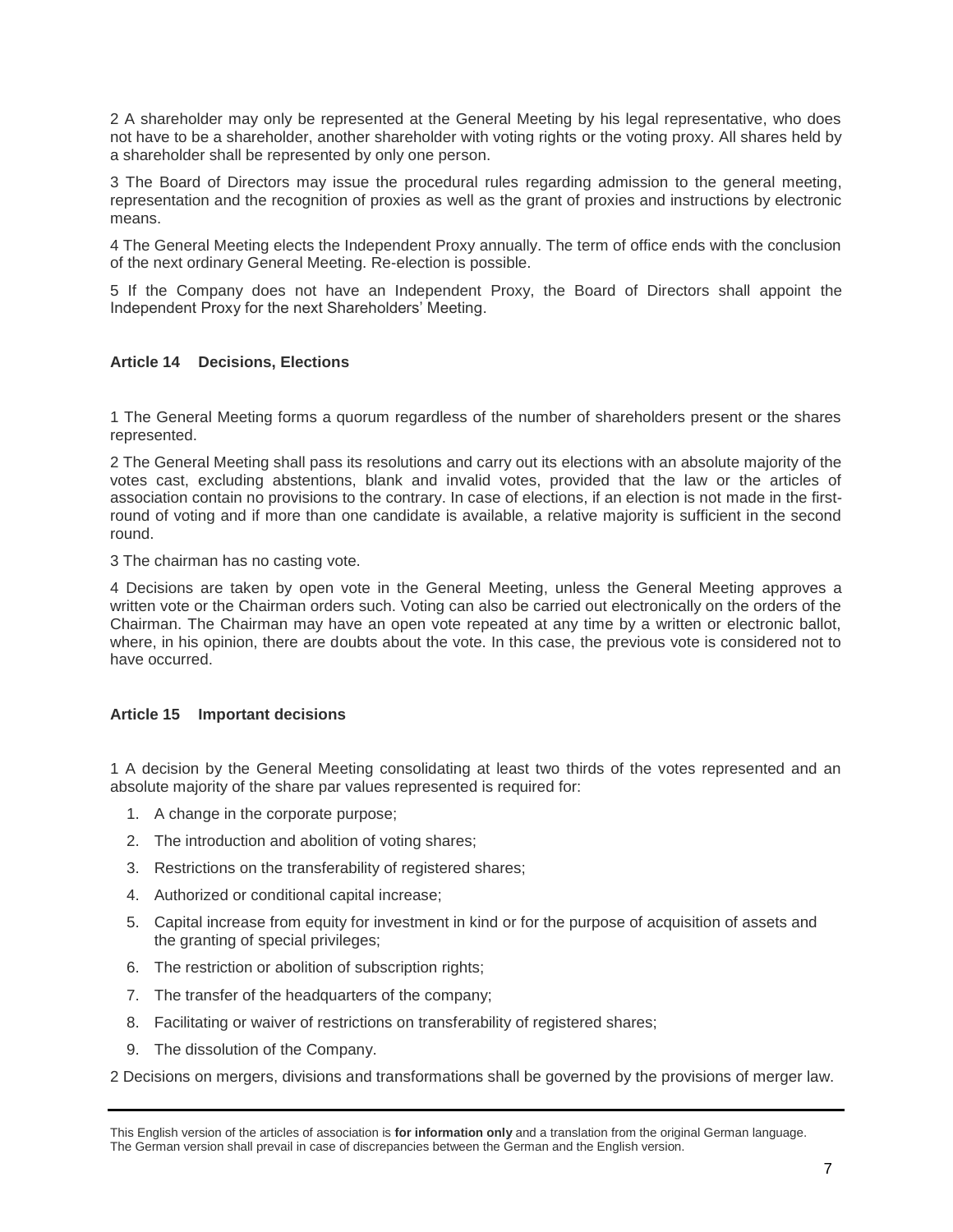3 Provisions of the articles of association that specify a majority greater than that decreed by law for the taking of certain decisions shall only be introduced or modified with the specified majority.

## **B. The Board of Directors**

## **Article 16 Election, Term of Office, Constitution**

1 The Board of Directors consists of at least three members.

2 The members of the Board of Directors and the Chairman of the Board of Directors are elected annually and individually by the Shareholders Meeting for a term of office extending until completion of the next ordinary Shareholders Meeting. Re-election is possible.

3 If the office of the Chairman is vacant, the Board of Directors shall appoint a new Chairman from among its members for the remaining term of office.

4 Except for the election of the Chairman and the members of the nomination and compensation committee by the Shareholders Meeting, the Board of Directors shall constitute itself. The Board of Directors shall elect one Vice Chairman. The Board of Directors shall appoint its secretary, who does not need to be a member of the Board of Directors.

5 The Board of Directors arranges moreover, subject to law and the articles of association, its own organization and decision-making by means of regulations.

#### **Article 17 Functions and powers**

1 The Board is responsible for the leadership of the Company and the monitoring of its management.

2 The Board of Directors may take decisions on all matters that are not delegated by law or the articles of association to the General Assembly. It shall lead all operations of the Company, where it has not delegated its management. It represents the company externally and attends to all matters that are not under the law, articles of association or regulations of the Company delegated to another body.

3 The Board of Directors may, in accordance with organizational rules, assign the management or individual parts thereof to one or more persons, members of the Board of Directors or third parties, who need not be shareholders. The organizational rules regulate the management, the posts required for it, defines their tasks and in particular regulates reporting.

#### **Article 18 Decisions, Minutes**

1 The Board of Directors forms a quorum if a majority of its members are present. Decisions via telephone, video conferencing or electronic media are permitted, provided that no member requests that a session be held. The presence of one member is sufficient in case a decision limited to an increase of capital and to the related changes to the articles of association has to be made.

2 Subject to the provisions of the organizational rules, the Board of Directors meets as often as business requires and as often as is requested by a member. Subject to the provisions of the organizational rules, decisions are made by majority vote of members present. In the event of a tie, the Chairman has the casting vote.

3 If a written application is duly filed, the decision may be made by means of a circular letter, facsimile or

This English version of the articles of association is **for information only** and a translation from the original German language. The German version shall prevail in case of discrepancies between the German and the English version.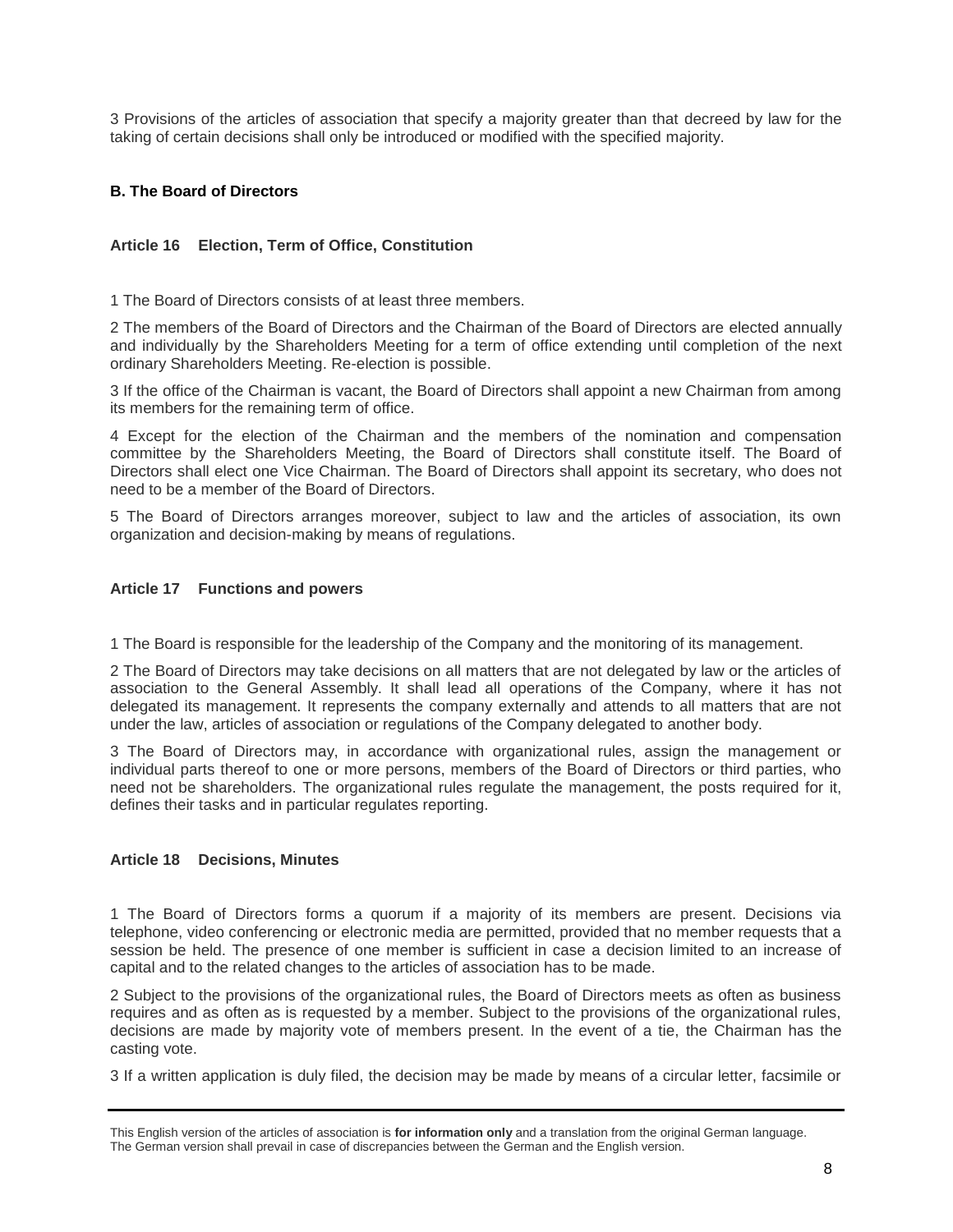electronic transmission provided no member requests verbal deliberation. A resolution by circular requires the consent of all members, in which signing can take place on different copies of the decision.

4 Advises and decisions are recorded in a protocol, signed by the Chairman and the Secretary.

## **C. Nomination and Compensation Committee of the Board of Directors**

## **Article 19 Election, Term of Office, Constitution**

1 The Nomination and Compensation Committee shall be composed of in minimum two members of the Board of Directors.

2 The members of the Nomination and Compensation Committee are elected annually and individually by the Shareholders Meeting for a term of office extending until completion of the next ordinary Shareholders Meeting. Re-election is possible.

3 If the Nomination and Compensation Committee is not complete, the Board of Directors shall fill the open positions for the remaining term of office.

4 The Nomination and Compensation Committee is self-constituting. It determines its chairman. The Board of Directors may determine the duties and organization in a separate Charter for the Nomination and Compensation Committee.

#### **Article 20 Functions and powers**

1 The Nominations and Compensation Committee shall support the Board of Directors in the successors planning of the members of the Board of Directors and of the Executive Committee.

2 The Nominations and Compensation Committee shall support the Board of Directors in establishing and reviewing the compensation strategy and guidelines and the performance objectives as well as in preparing the proposals to the Shareholders Meeting regarding the compensation of the Board of Directors and of the Executive Committee, and may submit proposals to the Board of Directors in other compensation-related issues.

3 The Board of Directors may delegate further tasks to the Nominations and Compensation Committee that shall be determined in regulations.

## **D. External Auditor**

#### **Article 21**

1 The general meeting shall elect an external auditor under state supervision in accordance with the Federal Law on the Accreditation and Supervision of Auditors (RAG) for a term in office, which shall expire upon conclusion of the next ordinary general meeting. The external auditor shall comply with auditing and reporting duties in accordance with the relevant statutory provisions.

#### **IV. Remuneration of the members of the board of directors and the Executive Committee**

This English version of the articles of association is **for information only** and a translation from the original German language. The German version shall prevail in case of discrepancies between the German and the English version.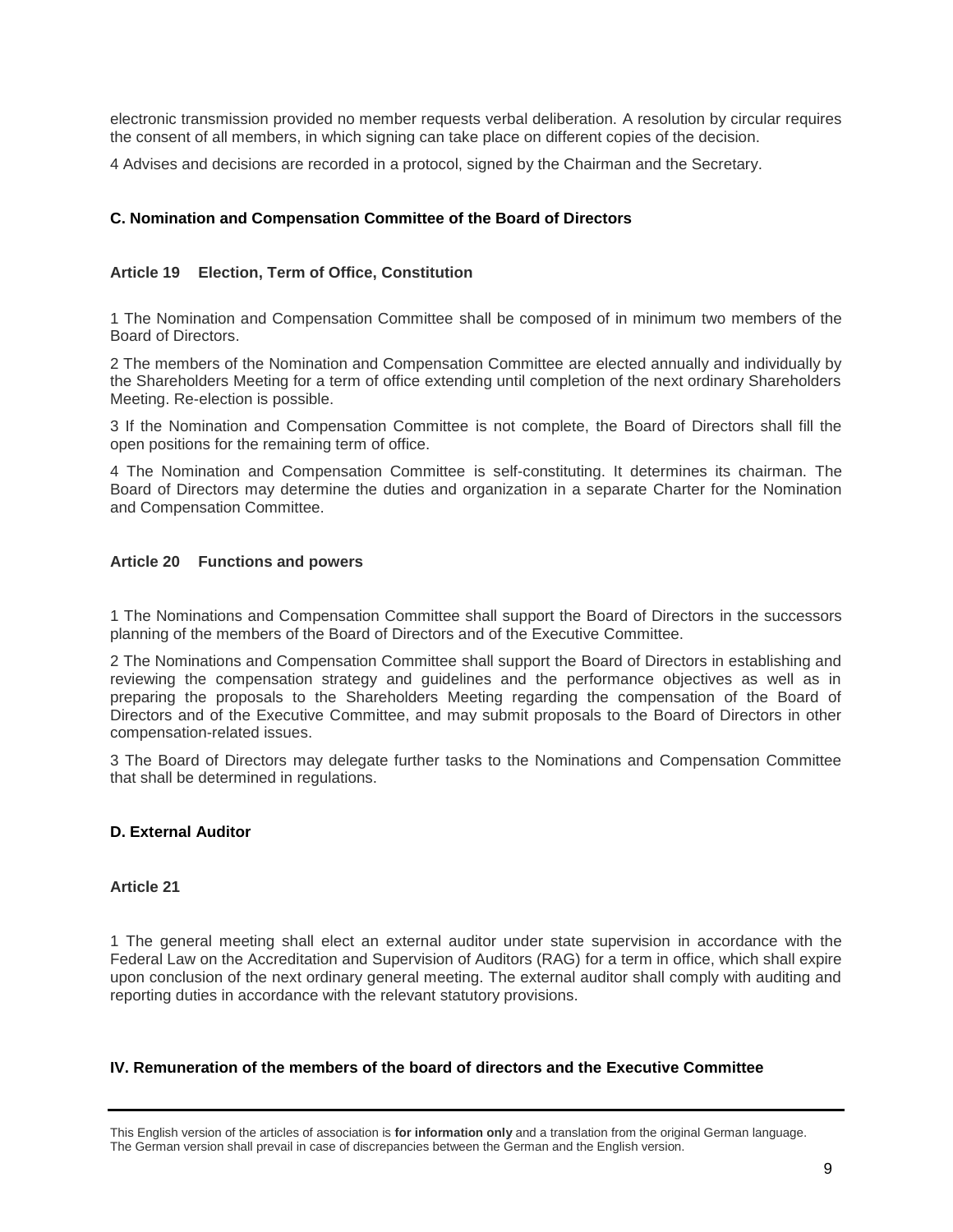## **Article 22 Approval of Remuneration**

1 The general meeting shall annually, separately and bindingly approve the proposals of the board of directors concerning the maximum overall amounts:

- of the maximum remuneration of the board of directors for the time-period until the next ordinary general meeting; and
- of the maximum remuneration of the Executive Committee for the following financial year.

2 The board of directors may present deviating or additional proposals for approval by the general meeting than determined in para 1 above, or may divide its respective proposals into other compensation elements and/or submit them for approval by the general meeting with respect to different periods.

3 If the General Meeting withholds its approval, the Board of Directors may submit new proposals for approval to the same General Meeting. If the Board of Directors makes no new proposals or if the General Meeting likewise declines the new proposals, the Board of Directors may convene a new General Meeting and submit new proposals.

4 The Company or companies controlled by it may pay or grant compensation prior to approval by the General Meeting, subject to subsequent approval and respective claw-back provisions.

5 The Board of Directors shall submit the annual compensation report to an advisory vote of the General Meeting.

## **Article 23 Additional Amount**

1 The company or the companies controlled by it shall be empowered to pay an additional amount for the duration of the remuneration periods already approved to any member who joins the Executive Committee or is promoted within the Executive Committee after remuneration has been approved by the general meeting. Such additional amount shall not exceed, per each compensation period in the aggregate 40% of the last approved overall amount of compensation for the Executive Committee. Such additional amount may also be used to compensate disadvantages and/or replace forfeited awards of a new member of the Executive Committee due to the change of employment (replacement awards).

#### **Article 24 Principles of Remuneration to the members of the Board of Directors and the Executive Committee**

1 Compensation may be paid or granted in the form of cash, shares, other securities, options, comparable instruments or units, as well as contribution in kind, or in the form of other types of benefits.

2 In addition to a fixed compensation, members of the Board of Directors and of the Executive Committee may be paid a variable compensation, depending on the achievement of certain performance criteria. The performance criteria may include individual targets, targets of the company or parts thereof and targets in relation to the market, indexes, other companies or comparable benchmarks, taking into account position and level of responsibility of the recipient of the variable compensation. The Board of Directors, or where delegated to it, the nomination and compensation committee, shall determine the relative weight of the performance criteria and the respective target values and shall assess the goals at the end of a business year.

3 In case of granting of awards, conversion or option rights or comparable instruments or units, compensation shall be valued in accordance with generally recognized valuation methods as per the grant date of the respective compensation element. The Board of Directors, based on a proposal of the

This English version of the articles of association is **for information only** and a translation from the original German language. The German version shall prevail in case of discrepancies between the German and the English version.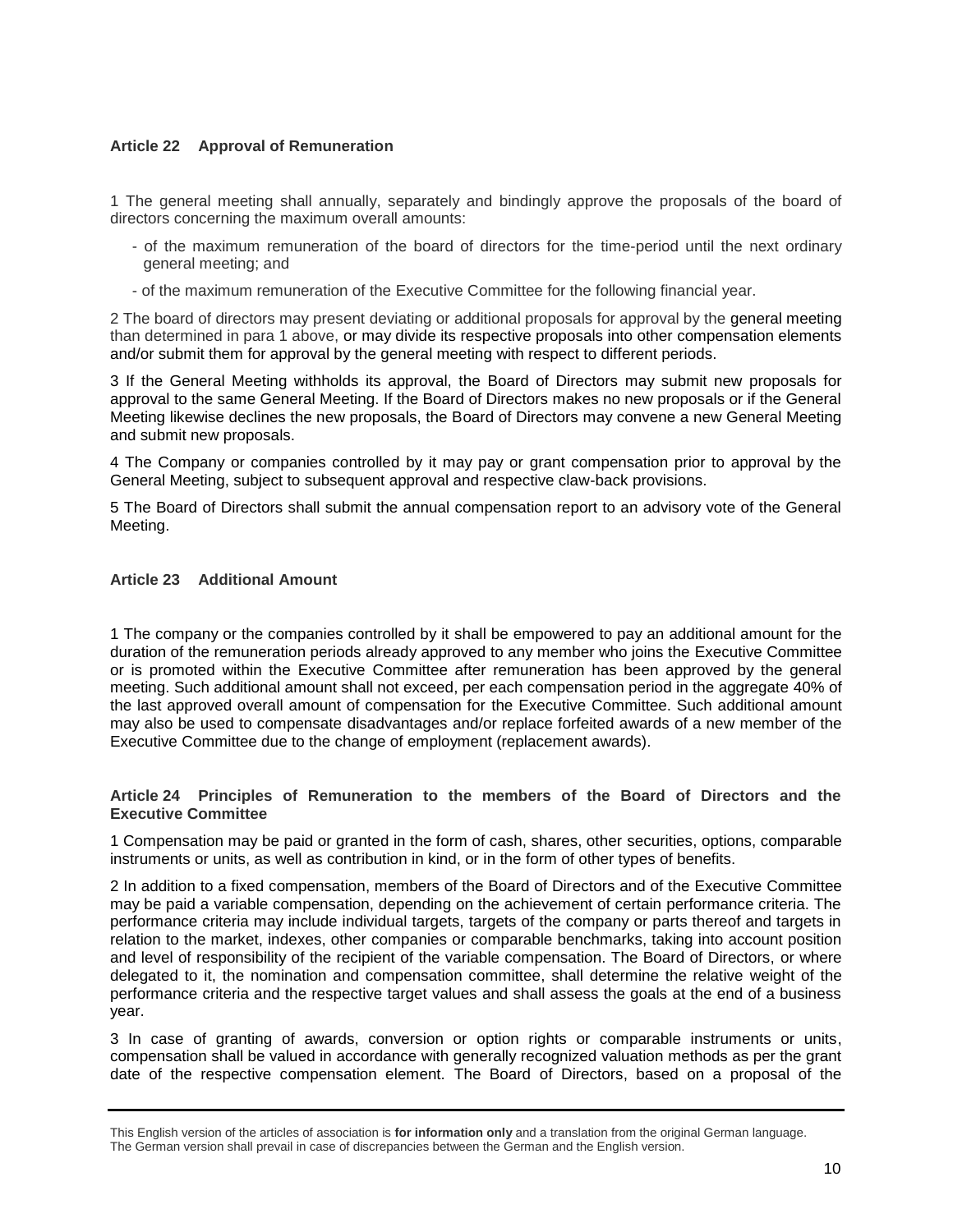Compensation Committee, shall determine grant, vesting, blocking, exercise or forfeiture conditions. In the event of pre-determined events such as a change-of-control or termination of an employment or mandate agreement, the Board of Directors may provide, among other things, for continuation, acceleration or removal of vesting, blocking or exercise conditions, for payment or grant of compensation based upon assumed target achievement, or for part or full forfeiture. The details shall be determined in one or more separate plan rules. The Company may procure the required shares through purchases in the market or by using conditional share capital.

4 The members of the Board of Directors providing services to the Company or other group companies in a function other than as members of the Board of Directors may be compensated according to standard market rates. Such compensation is part of the total compensation according to Article 24.

5 Compensation may be paid or granted by the Company or companies controlled by it.

6 The allocation of equity securities, conversion rights, option rights or other rights with equity securities as underlying that members of the Board of Directors and members of the Executive Committee receive in their function as shareholders of the Company (e.g. subscription right within a capital increase or option rights within a capital reduction) shall not be regarded compensation and are not subject to this provision.

## **V. Contracts with members of the Board of Directors and of the Executive Committee**

## **Article 25 Contracts**

1 The Company or companies controlled by it may enter into agreements for a fixed term or for an indefinite term with members of the Board of Directors relating to their compensation. Duration and termination shall comply with the term of office and the law.

2 The Company or companies controlled by it may enter into definite or indefinite employment contracts with members of the Executive Committee. The duration of definite employment contracts shall not exceed one year; renewal is possible. The termination notice period of indefinite employment contracts may not exceed 12 months.

3 The Company or companies controlled by it may enter into non-compete agreements with each member of the Executive Committee for the time after termination of the employment agreement for a duration of up to one year. The annual consideration for such agreements shall not exceed the total annual compensation of such member of the Executive Committee during his last year of employment.

## **VI. External Mandates, Loans and Credits**

#### **Article 26 External Mandates**

1 No member of the Board of Directors may hold more than ten (10) additional mandates of which no more than four (4) mandates in listed companies.

2 No member of the Executive Committee may hold more than six (6) additional mandates of which no more than two (2) mandates in listed companies.

3 The following mandates are not subject to these limitations: (a) mandates in companies which are controlled by the Company or which control the Company; (b) mandates held at the request of the Company or companies controlled by it; as well as (c) mandates in associations, charitable organizations,

This English version of the articles of association is **for information only** and a translation from the original German language. The German version shall prevail in case of discrepancies between the German and the English version.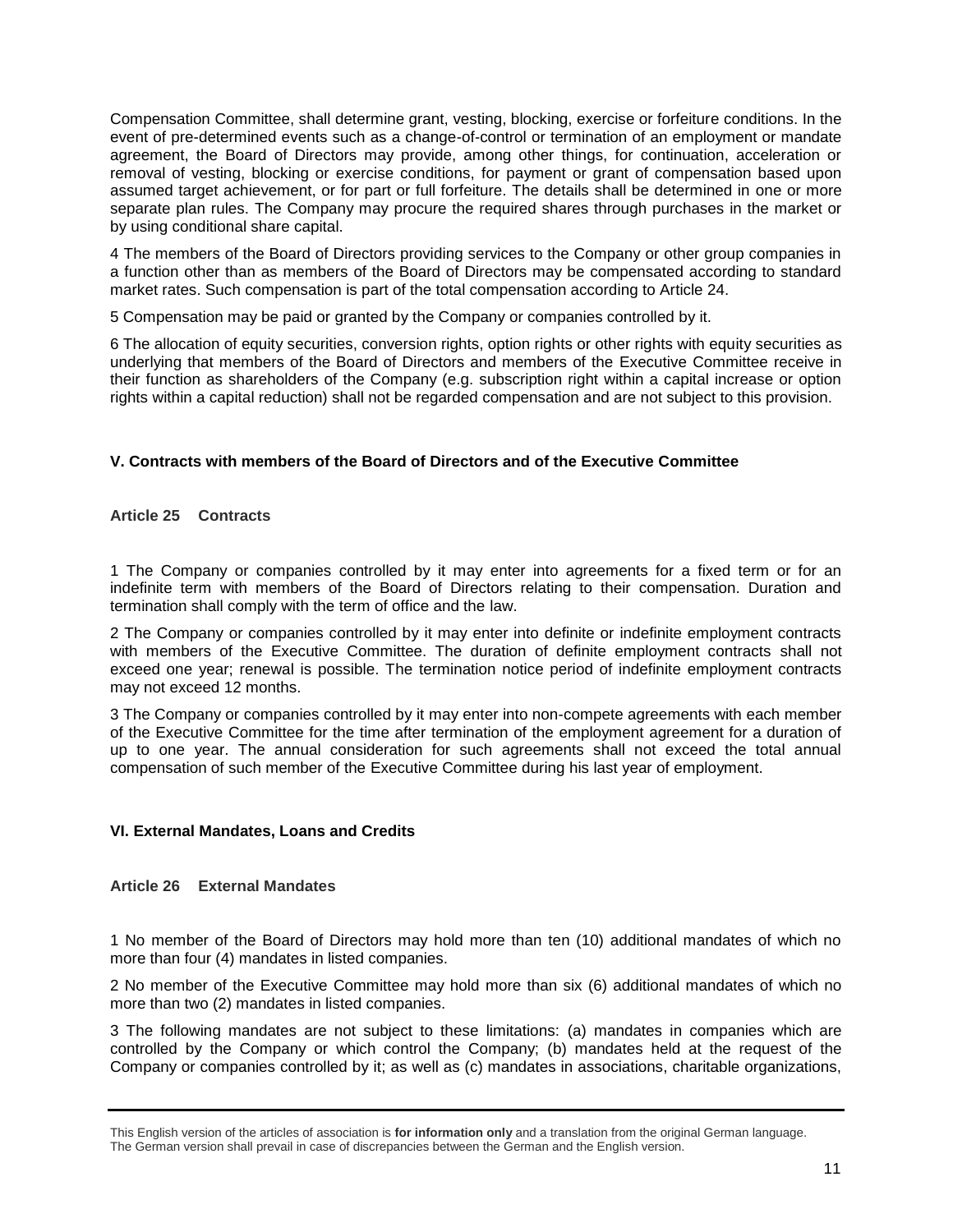foundations, trusts, employee pension foundations. No member of the Board of Directors or of the Executive Committee shall hold more than forty (40) of such mandates as mentioned under (a) above respectively fifteen (15) of such mandates as mentioned under (b) and (c) above.

4 Mandates shall mean mandates in the supreme governing body of a legal entity, which is required to be registered in the commercial register or a comparable foreign register. Mandates in different legal entities that are under joint control are deemed one mandate.

## **Article 27 Loans and Credits**

1 Upon approval by the Board of Directors and subject to applicable laws, the Company my grant credits and loans to members of the Board of Directors or Executive Committee at market conditions. The total amount of such credits and loans shall not exceed 100% of the last annual remuneration per member of the Executive Committee.

## **VII. Financial year, financial issues**

#### **Article 28 Financial year**

The financial year is determined by the Board of Directors.

## **Article 29 Use of retained earnings, reserves, dividends**

1 The General Meeting shall decide upon the use of the balance-sheet profit, taking into account the provisions of the law.

2 In addition to the statutory reserve the General Assembly may establish additional reserves.

3 Dividends that have not been drawn for 5 years from their due date shall pass to the Company and will be allocated to the general reserve.

#### **VIII. Dissolution and liquidation**

#### **Article 30**

1 The General Assembly may at any time decide the dissolution and liquidation of the Company in accordance with the legal and statutory provisions.

2 Liquidation is carried out by the Board of Directors, unless the general meeting appoints other liquidators. The liquidation of the Company shall be in accordance with the law. The liquidators may sell assets (including immovable property) at its discretion.

3 After the clearance of debts, the assets will be distributed among the shareholders in proportion to their respective shares, determined according to par value.

This English version of the articles of association is **for information only** and a translation from the original German language. The German version shall prevail in case of discrepancies between the German and the English version.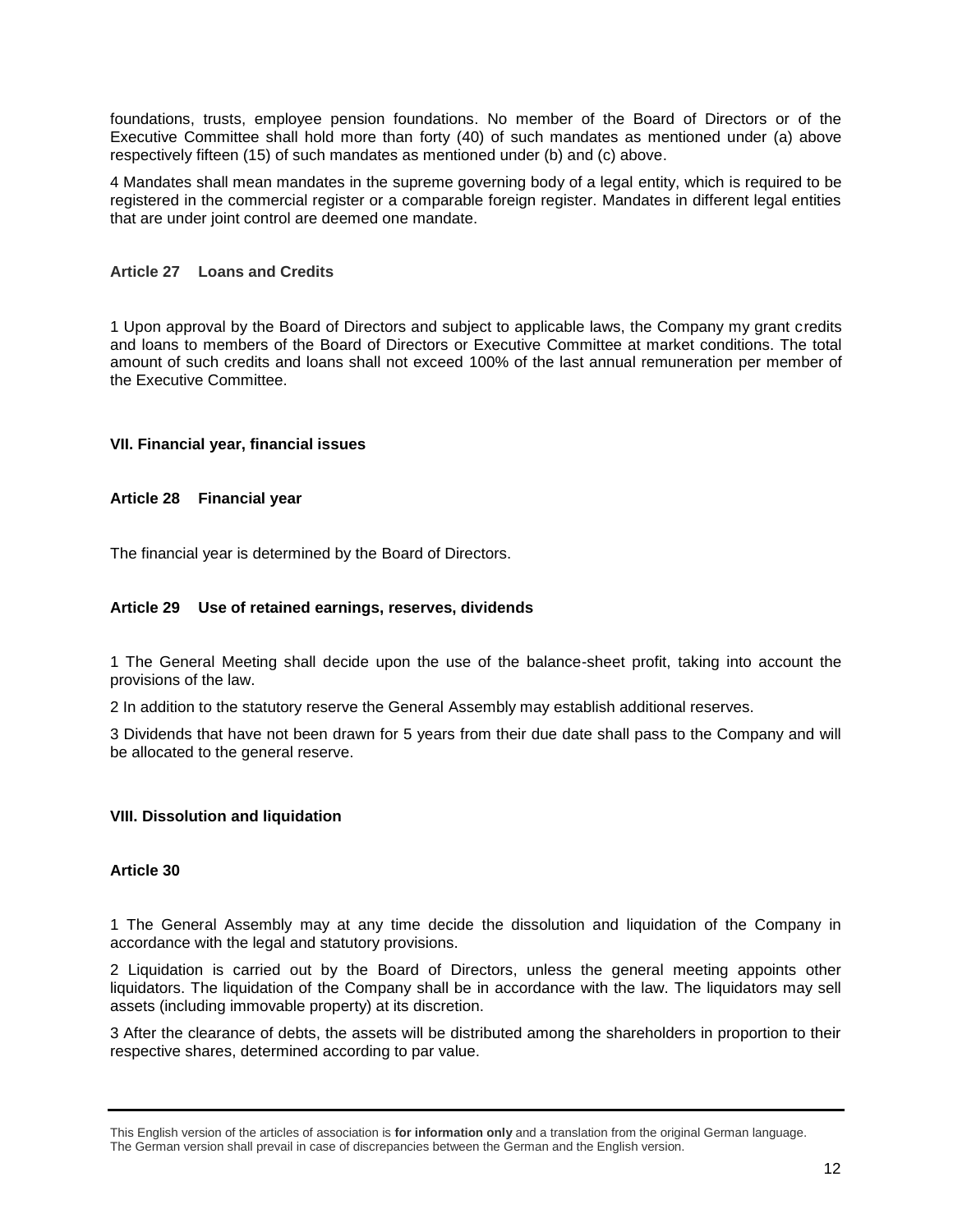## **IX. Notices, announcements and convening of meetings**

## **Article 31**

1 The Company's organ of publication is the Swiss Commercial Gazette. The Board is authorized to designate other publications.

2 Communications of the Company to shareholders shall be by ordinary mail to the last address entered in the shareholder register or by publication in the Swiss Commercial Gazette.

#### **X. Contribution in kind**

#### **Article 32**

1 The Company takes over, with the foundation of BIOPHARMAinvest AG under the investment in kind agreement of 28 February 2007, 19,211,838 registered shares of mondoBIOTECH AG, Basel, with a total nominal value of CHF 192,118 .38 at the price of CHF 170,204.00, for which 3,404,080 fully paid-up bearer shares of the Company with a par value of CHF 0.05 each will be issued to BIOPHARMAinvest AG. The company accepts in accordance with the investment in kind agreement of 28 February 2007 also from BIOPHARMAinvest AG 9,999,995 registered shares of mondoGEN AG of Zug, Switzerland, with a total par value of CHF 99,999.95 and a price of CHF 119,979.15, for which 2,399,583 fully paid up bearer shares of the Company with a par value of CHF 0.05 each are issued to BIOPHARMAinvest AG. The Company takes over, on the foundation of CTB Holding AG, in accordance with the investment in kind agreement of 28 February 2007, 7,885,438 registered shares of mondoBIOTECH AG in Basel, with a total par value of CHF 78,854.38, at the price of CHF 69,859.95, for which 1,397,199 fully paid up bearer shares in the Company with a par value of 0.05 each will be issued to CTB Holding AG.

| 2 The company accepts, in accordance with the investment in kind agreement of 17.9./20.11.2007,       |                                                             |                   |                   |                   |                   |                   |  |
|-------------------------------------------------------------------------------------------------------|-------------------------------------------------------------|-------------------|-------------------|-------------------|-------------------|-------------------|--|
| 16.9./20.11.2007.                                                                                     | 12.9./20.11.2007, 20.11.2007, 20.11.2007, 18.9./20.11.2007, |                   |                   |                   |                   | 13.9./20.11.2007, |  |
| 14.9./20.11.2007,                                                                                     | 12.9./20.11.2007,                                           |                   | 12.9./20.11.2007, |                   | 13.9./20.11.2007, | 10.9./20.11.2007, |  |
| 10.9./20.11.2007,                                                                                     | 2.10./20.11.2007,                                           |                   |                   | 13.9./20.11.2007, | 24.9./20.11.2007. | 24.9./20.11.2007, |  |
| 13.9./20.11.2007,                                                                                     | 14.9./20.11.2007,                                           |                   | 10.9./20.11.2007, |                   | 14.9./20.11.2007, | 14.9./20.11.2007, |  |
| 14.9./20.11.2007,                                                                                     | 12.9./20.11.2007,                                           |                   | 14.9./20.11.2007, |                   | 12.9./20.11.2007, | 12.9./20.11.2007, |  |
| 11:10./20.11.2007,                                                                                    |                                                             | 4:10./20.11.2007, |                   | 7.9./20.11.2007,  | 14.9./20.11.2007, | 21.9./20.11.2007, |  |
| 10.9./20.11.2007, 13.9./20.11.2007, 14.9./20.11.2007, 15:10./20.11.2007, 14.9./11/20/2007 from the    |                                                             |                   |                   |                   |                   |                   |  |
| following investors in kind 6,739,133 registered shares of mondoBIOTECH AG in Basel, with a par value |                                                             |                   |                   |                   |                   |                   |  |
| of CHF 67,391.33 to a value of CHF 42,666.25 for which 853,325 fully paid up bearer shares in the     |                                                             |                   |                   |                   |                   |                   |  |
| company with a par value of CHF 0.05 each will be issued at par.                                      |                                                             |                   |                   |                   |                   |                   |  |

| <b>Investor</b>                             |                                      | <b>Investment</b> | <b>Shares</b> | Value    |
|---------------------------------------------|--------------------------------------|-------------------|---------------|----------|
| Arnaboldi Giorgio                           | I - 20123 Milano                     | 424'880           | 53'799        | 2'689.95 |
| <b>BALINDAR INVEST &amp;</b><br>TRADE INC.  | Tortola - British Virgin<br>Islands. | 50'000            | 6'331         | 316.55   |
| <b>BANCA GESFID</b>                         | CH - 6900 Lugano                     | 265'963           | 33'677        | 1'683.85 |
| Bank Halman Aldubi<br>Pension Fund          | Ramat-Gan (Israel)                   | 715               | 91            | 4.55     |
| Bank Halman Aldubi<br><b>Provident Fund</b> | Ramat-Gan (Israel)                   | 13'544            | 1'715         | 85.75    |
| Bank Julius Bär & Co.                       | CH - 8010 Zürich                     | 97'140            | 12'300        | 615      |

This English version of the articles of association is **for information only** and a translation from the original German language. The German version shall prevail in case of discrepancies between the German and the English version.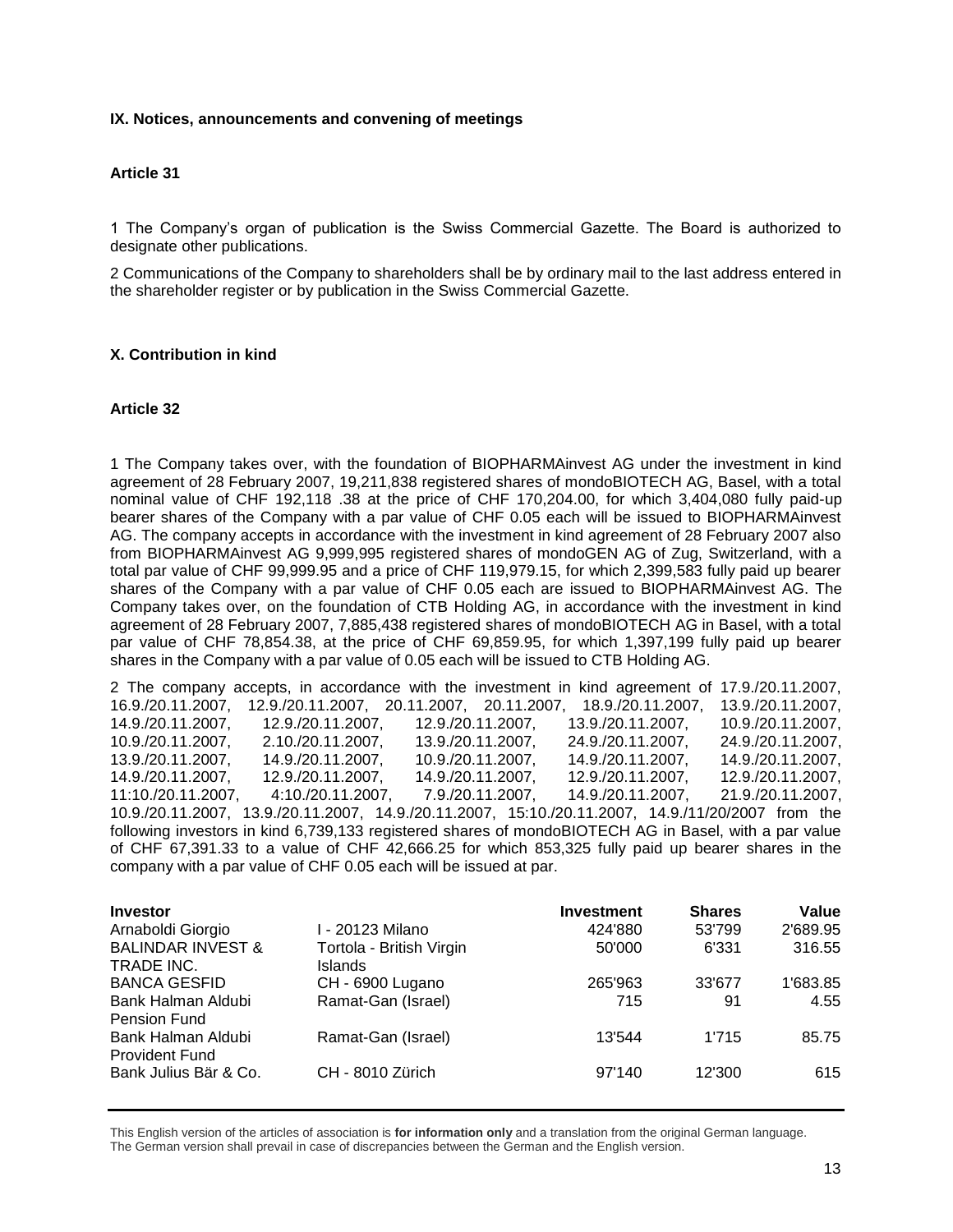| Bysmo - Servicos de<br>Consultadoria Lda | P - 9000 Funchal (Madeira)           | 1'200'444 | 152'003 | 7'600.15  |
|------------------------------------------|--------------------------------------|-----------|---------|-----------|
| <b>Castelfild Projects</b>               | Panama City - Republica              | 11'428    | 1'447   | 72.35     |
| Corporation                              | de Panama                            |           |         |           |
| Centrella Andrea                         | I - 20125 Milano                     | 25'000    | 3'166   | 158.30    |
| Cusmano Giovanni                         | I 20145 Milano                       | 523'750   | 66'318  | 3'315.90  |
| <b>Cutty Shark Srl</b>                   | I - 20100 Milano                     | 35'963    | 4'554   | 227.70    |
| <b>DESMOND BUSINESS</b><br>CORP.         | Belize City - Belize                 | 70'000    | 8'864   | 443.20    |
| <b>Eurinvest Srl</b>                     | I - 20100 Milano                     | 131'926   | 16'705  | 835.25    |
| Fidor SpA - Fiduciaria<br>Orefici        | 1-20021 Milano                       | 1'380'658 | 174'822 | 8'741.10  |
| <b>Finetto Fabio</b>                     | 1-53019 Castelnuovo di<br>Berardenga | 70'000    | 8'864   | 443.20    |
| <b>Fintel Limited</b>                    | New Brunswick E2L 456                | 25'000    | 3'166   | 158.30    |
| Francisci Marzia                         | I - 00198 Roma                       | 25'000    | 3'166   | 158.30    |
|                                          |                                      | 131'926   | 16'705  | 835.25    |
| <b>Global Trading</b>                    | Panama City, Republic of             |           |         |           |
| Organozation Corp.                       | Panama                               |           |         |           |
| Last Mile Consulting Srl                 | I - 20131 Milano                     | 32'981    | 4'176   | 208.80    |
| Lubefin AG                               | CH - 6002 Luzern                     | 428'403   | 54'245  | 2'712.25  |
| Mandarin Asset Corp.                     | Panama City, Republic of<br>Panama   | 11'429    | 1'447   | 72.35     |
| MV Consulting (Suisse)<br>Sagl           | CH - 6900 Lugano                     | 167'771   | 21'244  | 1'062.20  |
| Morazzoni Achille                        | 1-21013 Gallarate                    | 15'000    | 1'899   | 94.95     |
| Multispace Limited                       | Tortola - British Virgin<br>Islands  | 407'667   | 51'620  | 2'581.00  |
| Murolo Giovanni                          | 1-20144 Milano                       | 90'000    | 11'396  | 569.80    |
| P Farmaceutici S.r.1                     | 1- Milano                            | 50'000    | 6'331   | 316.55    |
| PER4M SA                                 | CH - 6900 Lugano                     | 387'980   | 49'127  | 2'456.35  |
| PharmaBio Europe Ltd                     | Bracknell RG12 1HX                   | 171'503   | 21'716  | 1'085.80  |
| Realini Matteo                           | CH - 6900 Lugano                     | 59'974    | 7'594   | 379.70    |
| Scoccia Gaetano                          | 1-20136 Milano                       | 15'000    | 1'899   | 94.95     |
| <b>SF INVIPAR SA</b>                     | CH - 6901 Lugano                     | 50'000    | 6'331   | 316.55    |
| Silotex SA                               | Panama City, Republic of             | 27'064    | 3'427   | 171.35    |
|                                          | Panama                               |           |         |           |
| Sumter Investments Ltd                   | <b>British Virgin Islands</b>        | 228'571   | 28'942  | 1'447.10  |
| <b>Touk Invest SA</b>                    | Panama City, Republic of<br>Panama   | 8'000     | 1'013   | 50.65     |
| Triolus Gestão e Marketing<br><b>LDA</b> | P - 9000 Funchal (Madeira)           | 51'472    | 6'517   | 50.65     |
| Veritrade Corp.                          | Panama City, Republic of<br>Panama   | 32'981    | 4'176   | 208.80    |
| Worldtradex Inc.                         | Panama City, Republic of<br>Panama   | 20'000    | 2'532   | 126.60    |
| Total                                    |                                      | 6'739'133 | 853'325 | 42'666.25 |

## **Article 33**

1 According to the ordinary share capital increase of 13 September 2013 and the contribution in kind agreement of 13 September 2013 the Company takes over from Pierrel S.p.A., having its registered office in Milan, Italy, 742'574 registered shares with a nominal value of CHF 1 each in PRINT at a price and

This English version of the articles of association is **for information only** and a translation from the original German language. The German version shall prevail in case of discrepancies between the German and the English version.